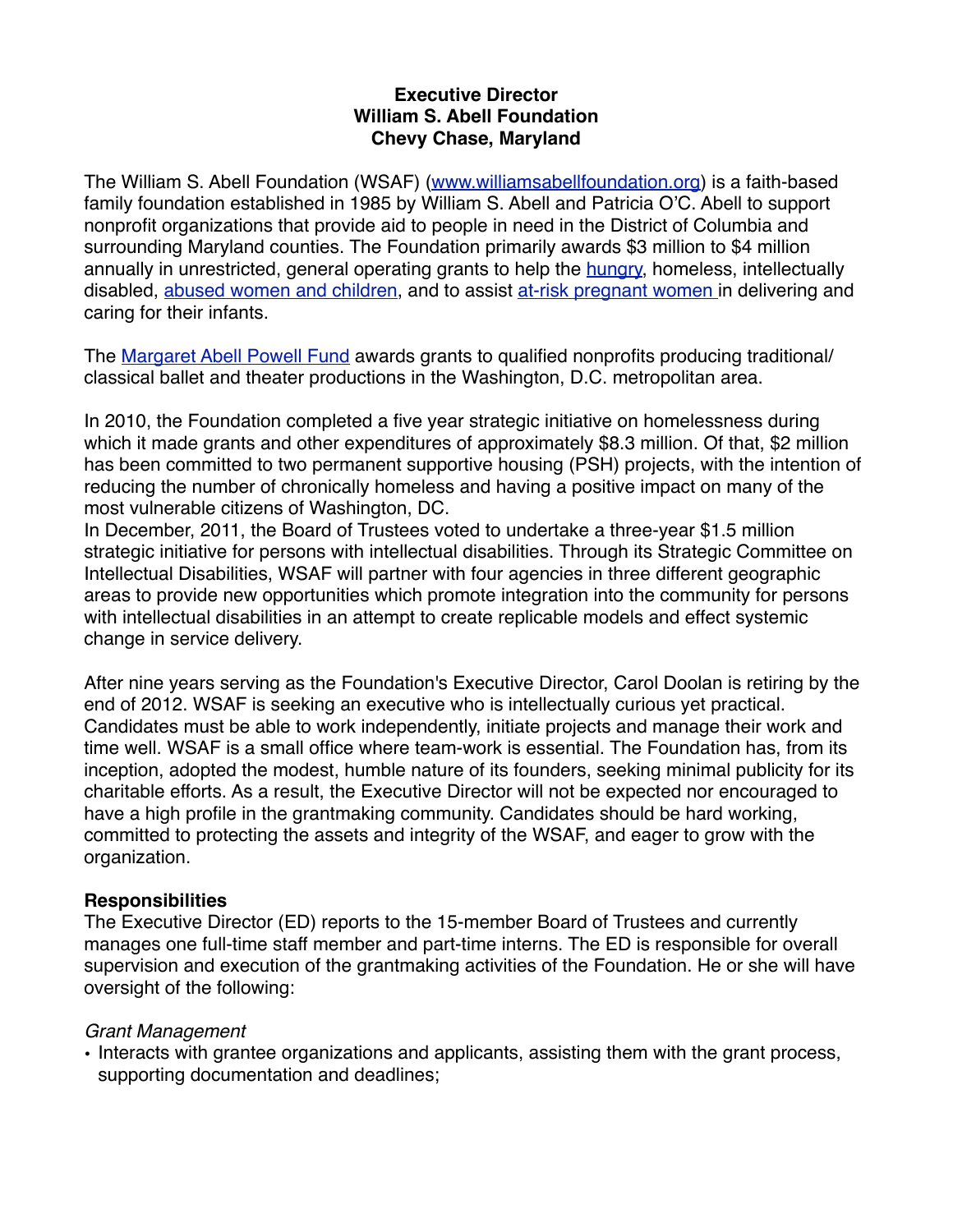- Receives and reviews grant proposals within the context of the WSAF's mission and program guidelines and prepares grant applications for consideration by the Board and/or Committees;
- Provides technical assistance to grantees or recommends helpful resources as appropriate;
- Organizes and coordinates site visits with Board members and prospective Board members;
- Supervises the distribution of grants and reviews and analyzes grantee reports;
- Coordinates WSAF's management assistance program for grantees;
- Maintains an efficient process for initiating, managing, reviewing and evaluating grant requests and Foundation strategic directions;
- Analyzes conditions and trends in program areas as they relate to the Foundation's objectives and program goals;

## *Board Liaison*

- Develops and maintains effective working relationships with members of the Board of Trustees;
- Attends selected Committee meetings;
- Organizes meetings and educational sessions for the Board;
- Coordinates the preparation of Board meeting materials;
- Engages the best thinking and involvement of each Trustee;
- Works with the Board to develop ways to bring the next generation of family members closer to the work of the Foundation as younger family members join the Board;
- Becomes conversant with and develops a critical perspective on emerging directions in philanthropy in order to inform the Board about new ideas and approaches to consider.
- Financial and Administrative Management
- Manages the day-to-day operations and finances of the Foundation (investments are handled by the Board's Investment Committee);
- Responsible for administrative procedures and processes to maintain fiscal accountability and control, equitable and fair personnel practices, and efficiency of operations;
- Prepares material for tax preparation by the Foundation's outside accountants;
- Presents budgets and work plans for Board approval and manages within the financial and programmatic parameters established by the Board.

# *Communications and Outreach*

- Oversees WSAF website and communications, including drafting the annual report;
- Serves as the public face of the Foundation and as a liaison to the grantees as well as the Trustees. Represents WSAF at forums and meetings;
- Provides effective information and communication systems to support the Board and the Foundation's operations;
- Ensures appropriate information flow both within and outside the organization; and
- Performs other tasks as requested by the Board of Trustees.

# **Professional Experience/Qualifications**

- An undergraduate degree is required; an advanced degree is preferred.
- Ten plus years experience either as a grantseeker with nonprofit organizations or as a foundation officer is key; a breadth of experience in these disciplines is preferred.
- Experience conceiving, analyzing, implementing and evaluating program initiatives and/or grants in fields relevant to the Foundation.